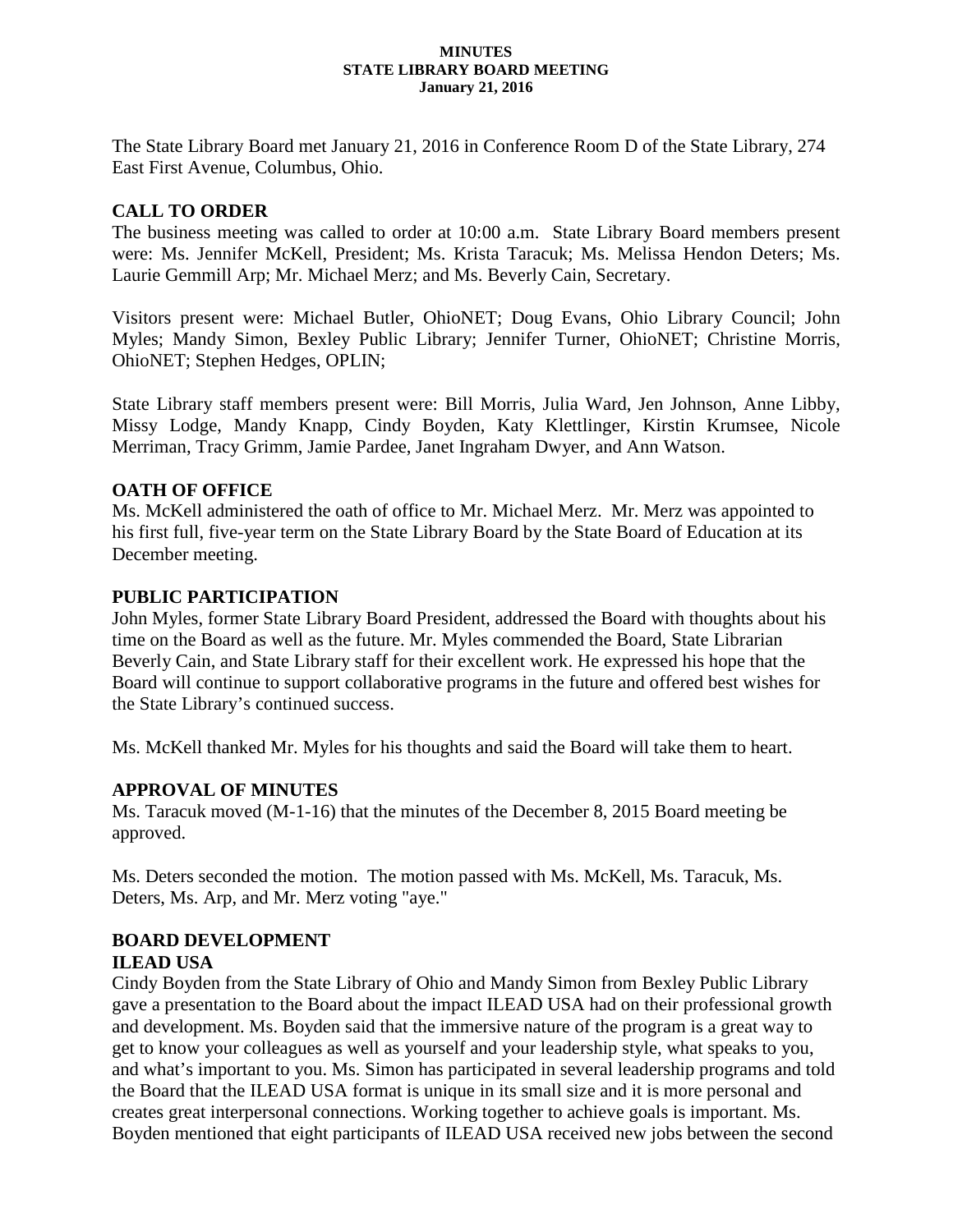Minutes State Library Board January 21, 2016 Page 2

and third session. As a result of the ILEAD USA program, participants actually feel like leaders. Ms. McKell expressed her appreciation of the Board's contact with ILEAD USA participants. Ms. Arp commended participants for taking on the challenge of the ILEAD USA program.

# **LSTA REPORT**

## **Library Leadership Ohio Grant**

Missy Lodge, Associate State Librarian for Library Development, introduced Michael Butler of OhioNET to the Board. Mr. Butler presented the Board with a summary of the Library Leadership Ohio grant being brought before the Board for approval. This year, 32 participants will be accepted into the program in order for the participants to have a more personal experience with the Ivy Group consultants. Five scholarships will be given from INFOhio, OELMA, and OhioNET. This year, social media was emphasized as an important tool for promotion and engaging Library Leadership Ohio alumni. Mr. Butler applauded Evan Struble of the State Library of Ohio for his work on the social media piece. Jeff Regensburger from the Worthington Public Library, who is a Library Leadership Ohio graduate, is heading the review process. This year will emphasize more collaboration and interaction than in the past. Mr. Butler expressed how important leadership programs are. Ms. Deters asked how participants are chosen. Mr. Butler explained that review teams go over each application and rate it with a point system. The review team then meets to discuss pros and cons of the applicants to choose the participants. The review teams try to add diversity to the group to make sure the different types of libraries are represented. Ms. Deters asked the cost of the program and Mr. Butler explained that the cost is \$500, which includes accommodations and food. Ms. Arp asked what the goal of the program was and Mr. Butler said it is to take away fundamental leadership skills and he would like to see organizations provide opportunities for participants outside of the program.

Ms. Taracuk moved (M-2-16) that a Library Services and Technology Act (LSTA) grant in the amount of \$35,000 from FFY15 funds be awarded to OhioNET for the Training/Library Leadership Ohio 2016 project for the period of February 1, 2016 – September 30, 2016.

Ms. Deters seconded the motion. The motion passed with Ms. McKell, Ms. Taracuk, Ms. Deters, Ms. Arp, and Mr. Merz voting "yes."

### **STATE LIBRARIAN'S REPORT Board Retreat Reschedule**

Beverly Cain, State Librarian, explained that the State Library has had a difficult time finding a host site for the May State Library Board retreat. Both potential sites are under major renovations. OCLC, one of the potential sites, would like to host the retreat in the fall. Since Ms. Cain is going to be on extended leave during what would be the planning process and because a site is available in the fall, Ms. Cain suggested moving this year's retreat to September or October with a one day Board meeting in May. The Board agreed to move the retreat to October 20-21 at OCLC.

## **Medical Leave**

Ms. Cain presented the Board with a plan that has been put into place for coverage of her duties while she is out on medical leave starting February 24. Missy Lodge, Associate State Librarian for Library Development and Ann Watson, Associate State Librarian for Library Services will be supervising Ms. Cain's direct reports. All meetings both internal and external as well as OAKS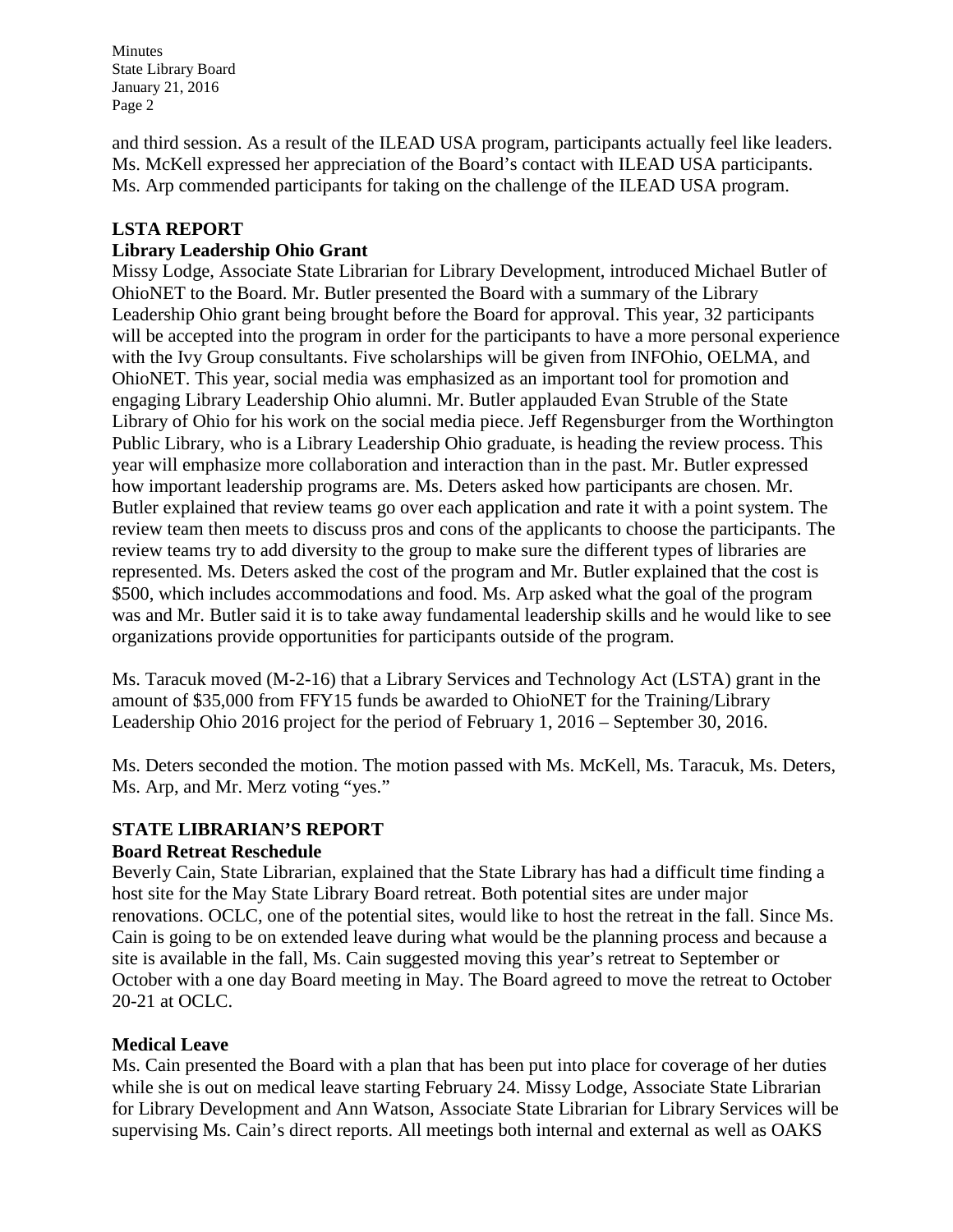Minutes State Library Board January 21, 2016 Page 3

approvals will be covered by various State Library staff. After the first couple of weeks, Ms. Cain will be able to answer emails and do light work from home.

### **UNFINISHED BUSINESS**

There was no unfinished business.

### **NEW BUSINESS**

### **Election of Vice-President**

Ms. Arp moved (M-3-16) that Krista Taracuk be nominated for the office of Vice President of the State Library Board effective January 1, 2016, for the remainder of the biennial term beginning July 1, 2015.

Ms. Deters seconded the motion.

Mr. Merz moved (M-4-16) that the nominations be closed, a unanimous ballot be cast for Ms. Taracuk, and that Ms. Taracuk be declared elected to that office effective January 1, 2016 for the remainder of the biennial term beginning July 1, 2015.

Ms. Deters seconded the motion. The motion passed with Ms. McKell, Ms. Deters, Ms. Arp, and Mr. Merz voting "yes." Ms. Taracuk abstained.

#### **Retirement Resolution**

Ms. Cain read the following retirement resolution for Cathy Hakala-Ausperk:

WHEREAS, Cathy Hakala-Ausperk has served with distinction and dedication as a leader in the Ohio library community since 1984; and

WHEREAS, Cathy Hakala-Ausperk has served as Director of Northeast Ohio Regional Library System (NEO-RLS) since 2011, leading NEO-RLS through a period of tremendous growth and change; and

WHEREAS, Cathy Hakala-Ausperk gave unsparingly of her time, energy, and knowledge to serve as a member of the State Library's LSTA Advisory Council, and provided insightful comments at grant review team meetings, and reviewed many proposals over the years; and

WHEREAS, Cathy Hakala-Ausperk has provided leadership and service to the library community through teaching at the Kent State University School of Library and Information Science, speaking at many state, local, and national conferences, and authoring books on management and leadership;

NOW, THERFORE, BE IT RESOLVED, that the members of the Board of the State Library of Ohio, meeting in regular session this 21st day of January, 2016, in Columbus, Ohio, express their individual and collective gratitude and appreciation for Cathy Hakala-Ausperk.

The resolution was adopted with Ms. McKell, Ms. Taracuk, Ms. Deters, Ms. Arp, and Mr. Merz voting "aye."